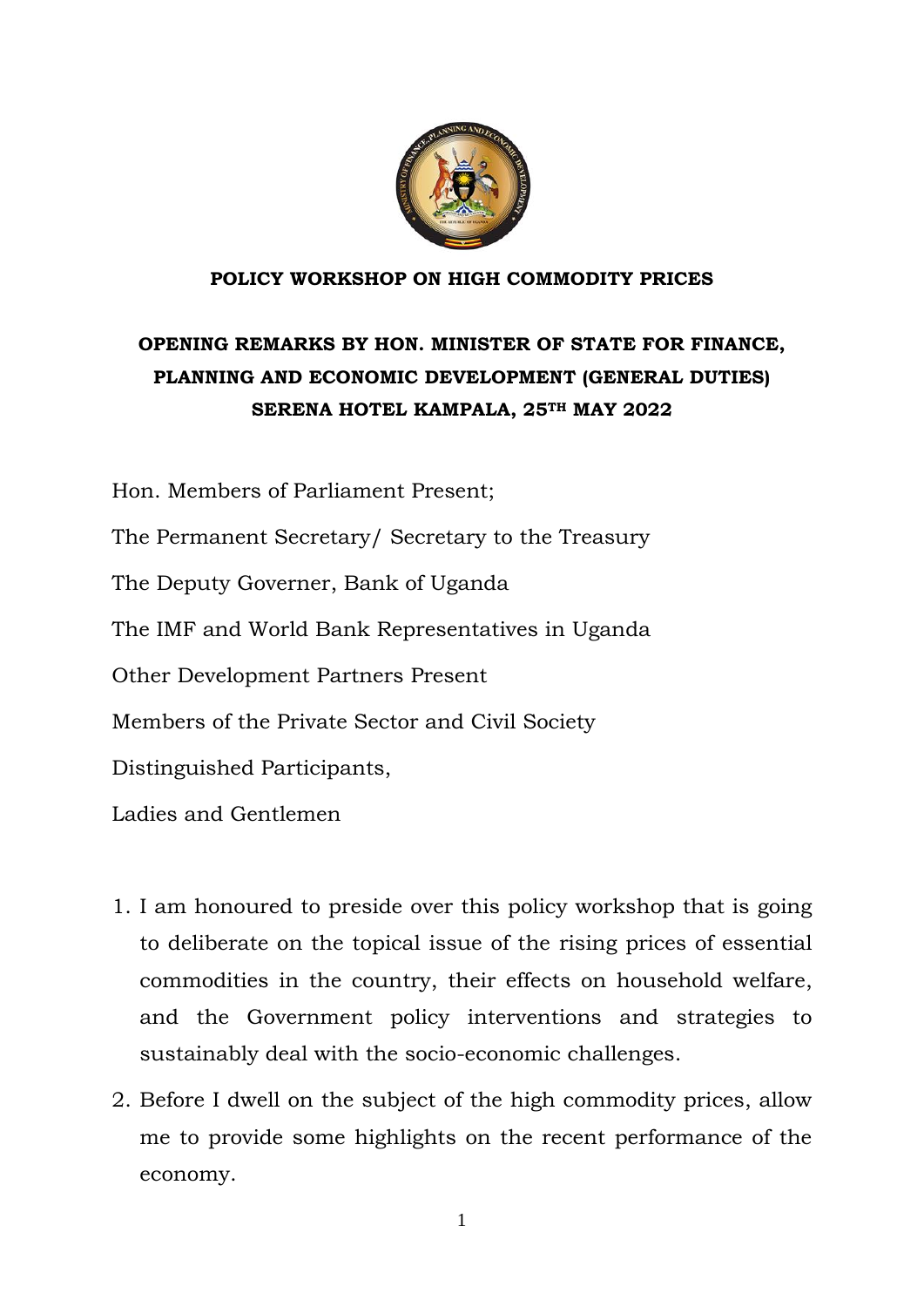- a. Economic growth this financial year is projected at 3.8% to 4.5%, with a positive outlook in the medium term where the growth is projected at between 6 and 6.5% per annum. The positive outlook is driven by a roaring manufacturing sector, full re-opening of the economy, increased production and productivity in agriculture built around the Parish Development Model, the continued government investment in infrastructure such as roads, energy, industrial parks, growth in ICT sector, and oil production related activities.
- b. Headline inflation was 4.9% for the year ending April 2022. However, this was below the policy target of 5% per annum. The increase in the inflation rate was due to a combination of supply and demand factors that continued to affect prices in April 2022. I will talk more about this later.
- c. There was an improvement in the level of economic activity according to the Purchasing Managers' Index (PMI) and Composite Index of Economic Activity (CIEA). Investors' sentiments about doing business in Uganda remained positive in April 2022 as illustrated by the Business Tendency Index (BTI), which remained above the indicative threshold of 50 at 56.4 in April 2022.
- d. Last month, the Shilling strengthened against the US Dollar, appreciating by 1.3% to a monthly average of Shs. 3,541.5/USD from Shs. 3,589.8/USD recorded the previous month. This appreciation was on account of higher dollar inflows, especially foreign portfolio investors.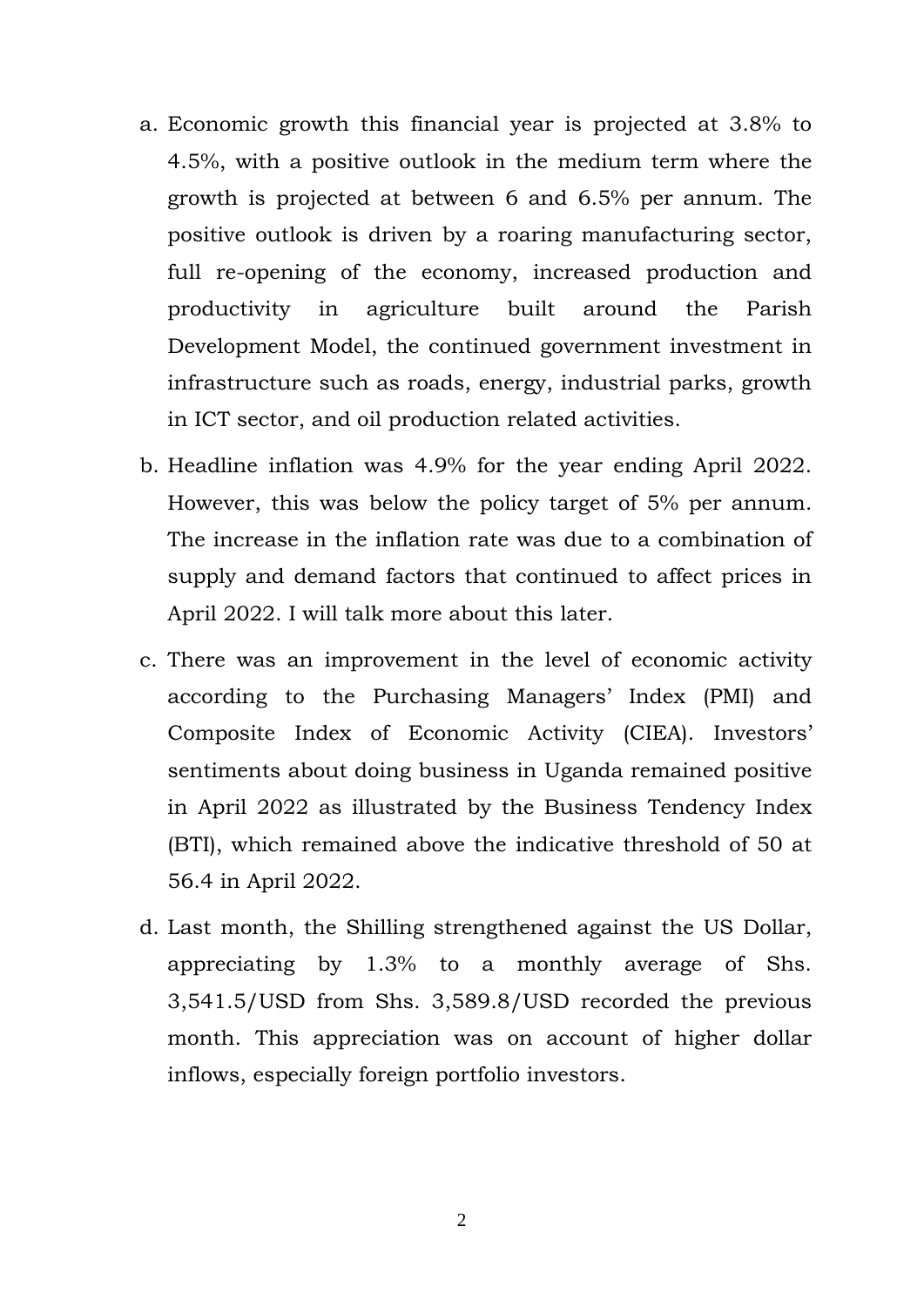- e. Interest rates on Government securities (Treasury Bills and Bonds) have declined in April 2022, partly on account of a decrease in Government borrowing requirement.
- f. Whereas we had projected a shortfall in domestic revenue of about Shs 1.5 Trillion this year, I am happy to report that the cumulative shortfall as of April 2022 was Shs 787 billion.
- 3. These indicators I have mentioned show that the economy is picking momentum on its recovery path from the effects of the Covid19 pandemic.

### **Trends in Domestic, Regional and International Inflation**

- 4. Back to the main focus of the discussion today, until recently domestic prices and inflation in Uganda have been low. The headline inflation has averaged 3.9% between financial years 2012/13 and 2021/22; a 10-year period.
- 5. However, in recent months there has been a significant increase in prices for some of the essential commodities and services.
- 6. These include laundry bar soap, fuel (petrol and diesel), cooking oil, some food crop items (especially wheat), education services, and building materials (cement and steel), among others. As a result, the overall annual inflation has increased considerably from 2.7 percent in January 2022 to 4.9% in April 2022.
- 7. Accordingly, the Government has faced pressure to intervene and bring down the prices, including suggestions to remove or reduce taxes and to provide subsidies.
- 8. It should be noted that inflation has risen everywhere in the world including in advanced countries, emerging economies, and Uganda's peers – the developing countries.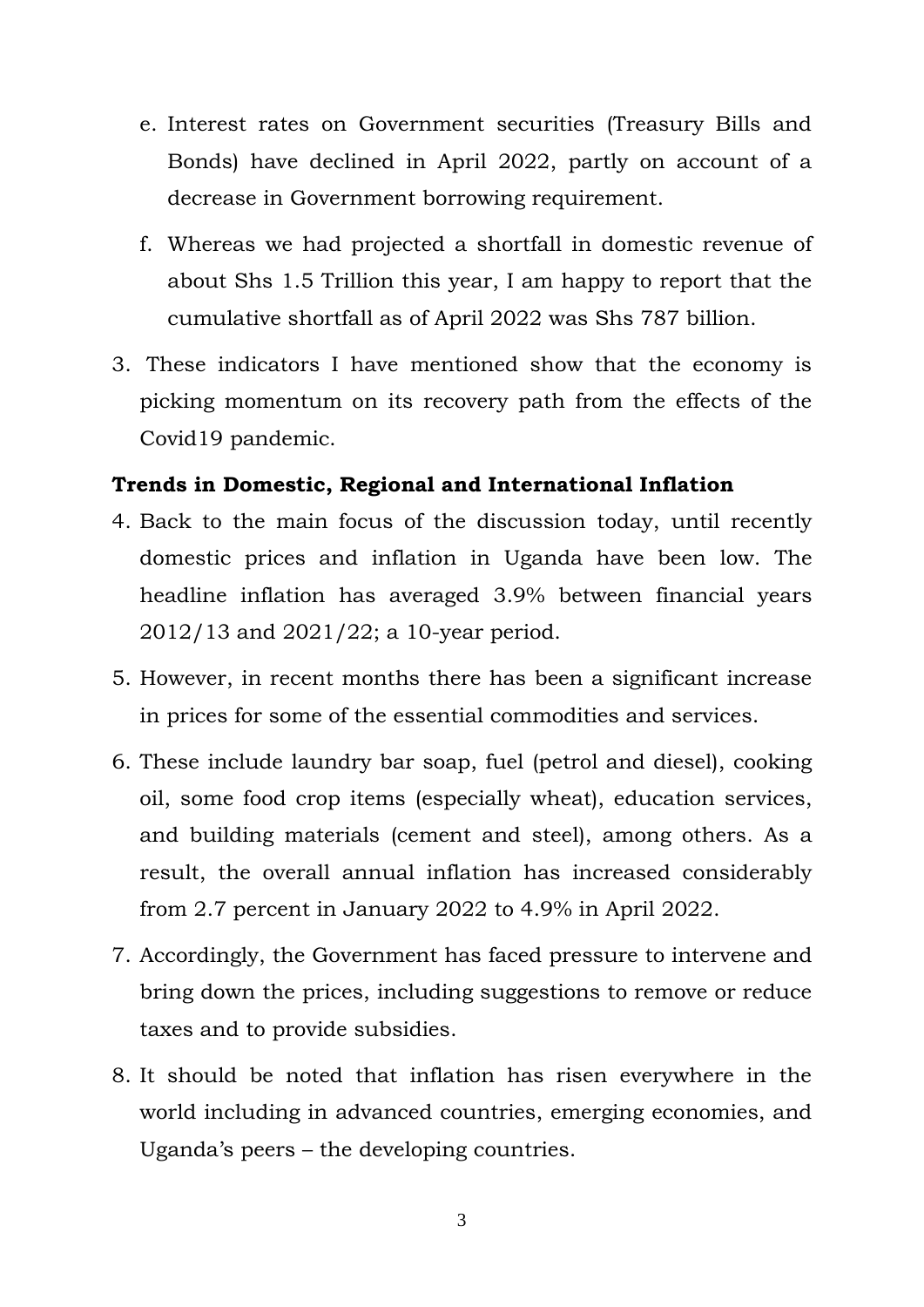- 9. For example, annual inflation rate in the US accelerated to 8.5% in March of 2022, the highest they have recorded in 40 years, before reducing slightly to 8.3% in April.
- 10. In United Kingdom, inflation increased to 9% in last month (April 2022), the highest they have recorded since January 1989.
- 11. Likewise, prices have increased in several of the middleincome emerging economies such as Brazil (12.1%) and India (7.8%), as well as in developing countries such as Ethiopia (36.6%), Rwanda (10.5%), Kenya (6.5%), among others. Therefore, despite this rapid increase Uganda's inflation (at 4.9% last in April this year) is still among the lowest in the region and the world.
- 12. That said, however, information from the Uganda Bureau of Statistics (UBOS) shows that prices of some essential commodities have increased rapidly and caused discomfort among sections of Ugandans.
- 13. In particular cooking oil prices have increased by 44% in the past one year to April 2022. The price of laundry bar soap has increased by 87% in the past one year, while fuel (diesel) price has risen by 38% during the past one year. Petrol price has increased by 35.8% and sugar price has increased by 13.6% in the past one year.

## **What exactly has caused the recent increase in the prices of essential commodities?**

- 14. The causes of the recent increase in the prices of essential commodities are as follows:
	- a) First, the effect of COVID-19 restrictions across the world disrupted supply-chains leading to higher transport costs and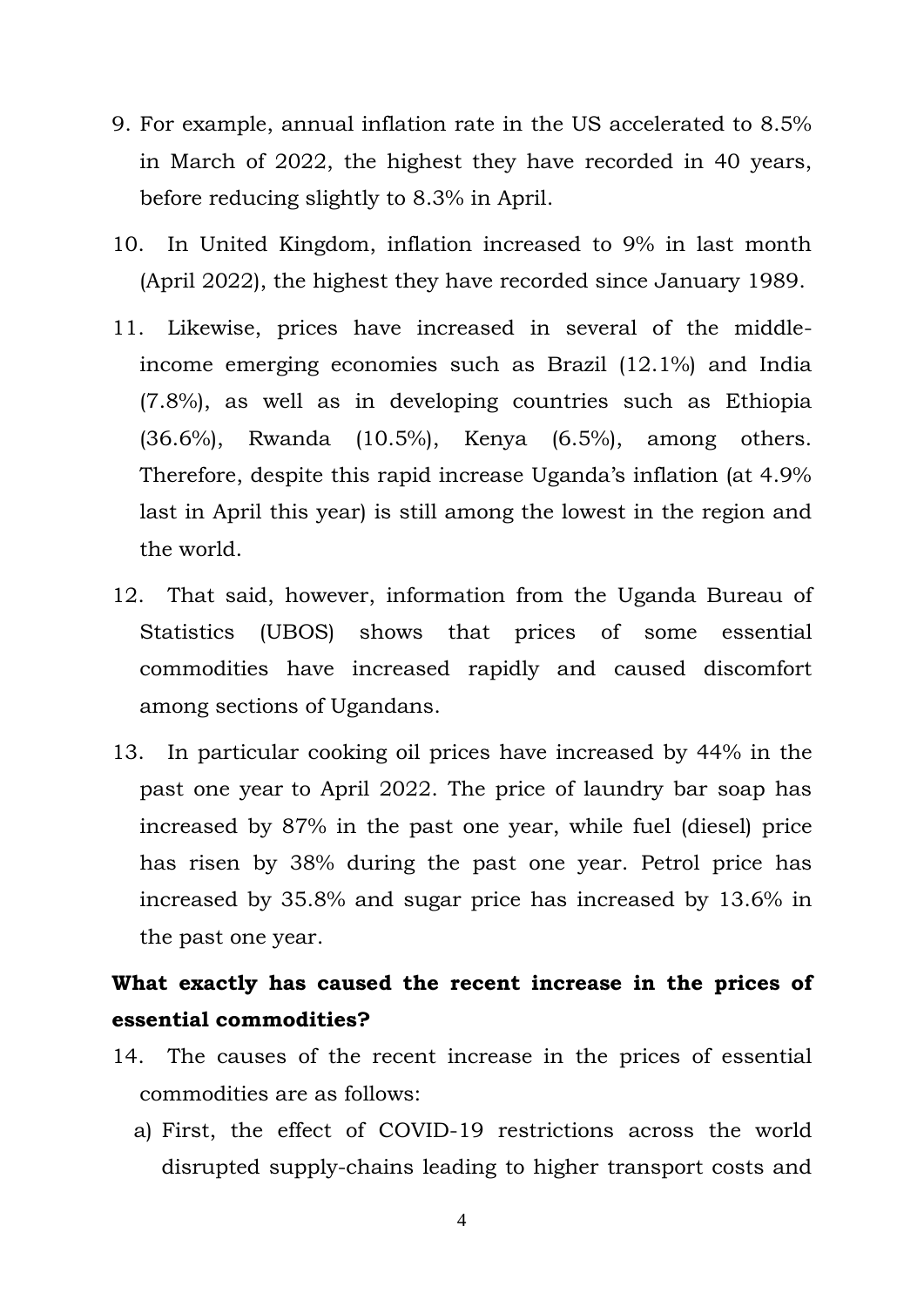shortage of intermediate raw materials used to produce items such as laundry bar soap, cooking oil and others. In the recent past, global economy has faced high shipping costs, a shortage of shipping containers, and higher fuel prices; all together leading to supply shortages globally. For example, shipping cost per 20-feet container from Shanghai to Mombasa has increased from USD 3,050 (UShs. 10.9 million) in 2020 to USD 6,100 (Ushs. 21.9 million). These costs have been passed on to consumers in the form of higher.

- b) Secondly, the full opening of economies globally following relative containment of COVID-19 has led to a rapid rise in aggregate demand for a number of fast-moving-goods beginning with oil, yet production levels had been constrained by COVID-19 restrictions as shown in (a) above. A combination of the two has led to increase in prices everywhere in the world.
- c) Lastly, the situation has been worsened by the Russia-Ukraine conflict which has further disrupted supply of oil, cereals such as wheat, maize, and sunflower oil, as well as essential metals like aluminum and nickel. The two countries are major producers and exporters of these commodities.

# **What is Government doing from the fiscal side to address the problem?**

15. When prices increased a section of people including key opinion leaders and civil society exerted pressure to Government to intervene by suggesting a number of options including removal or reduction of taxes on the affected items, and provision of subsidies such as oil subsidies to bring down the prices.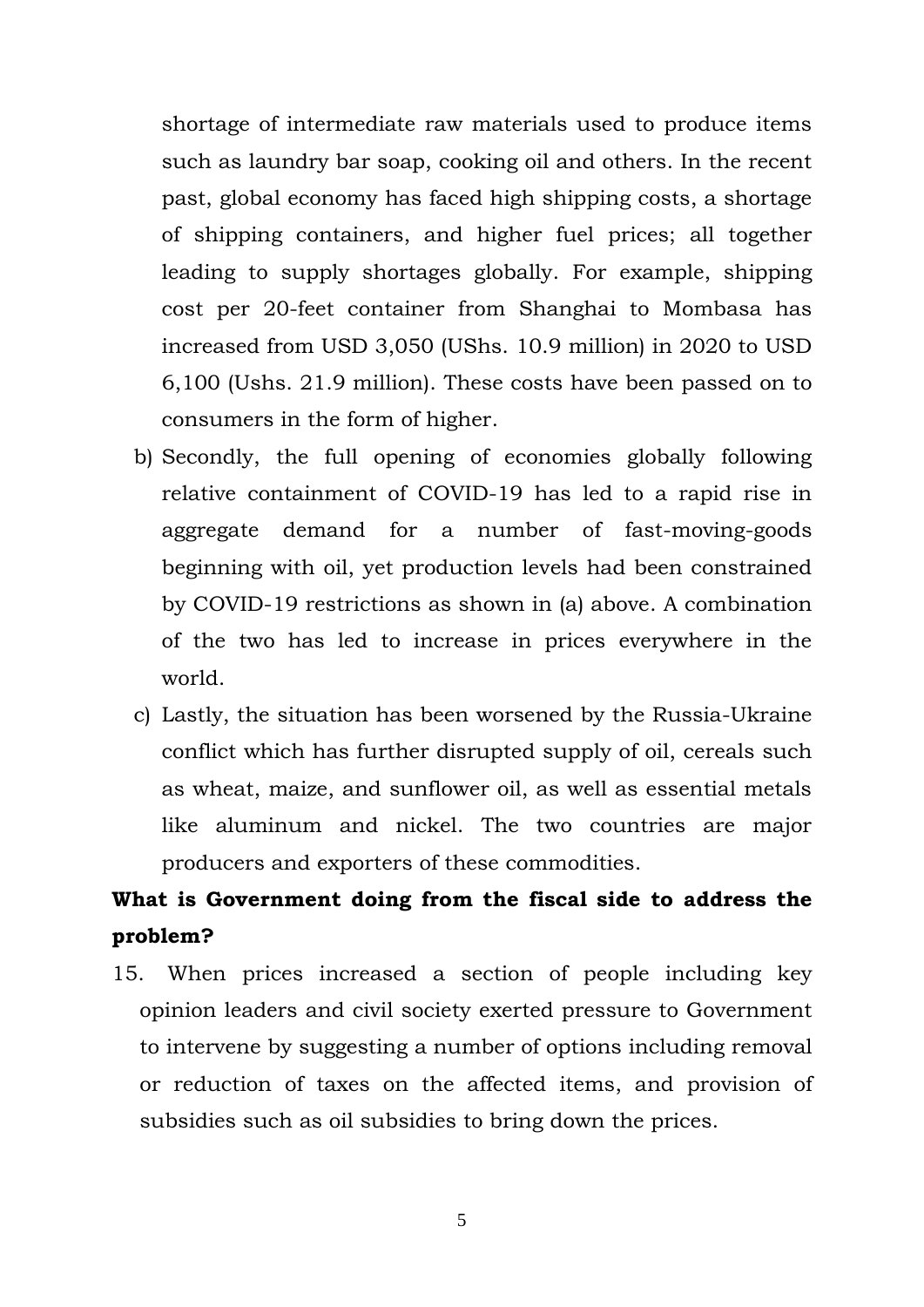- 16. The Ministry of Finance, Planning and Economic Development made a comprehensive analysis of the implications of these suggestions.
- 17. Here are some of the highlights from the analysis:
	- a) The tax contribution to the final price for the eight (8) key essential goods whose prices have increased rapidly (i.e., *cooking oil, soap, sugar, wheat flour, maize flour, fuel (petrol, diesel and kerosene), cement and steel*) ranges from 6.7% for kerosene to 27% for petrol, with the others having an average tax contribution of 19.7%. This clearly shows that taxes are not the main cause of the price increase.
	- b) The projected total revenue from these selected key consumer goods is **UShs. 4.52 trillion**, which is 18% of the projected total revenue collection for FY 2021/22.
	- c) Any temporary benefits that would accrue from tax reduction in an environment of increasing prices caused by external factors would cause self-reinforcing price increases if consumers decide to buy more (or even hoard) the goods whose prices would have reduced following a tax reduction. This has been evident in case of fuel subsidies in some of the neighbouring countries. The benefit is soon lost and yet the Treasury loses the badly needed revenue to provide social services and facilitate development.
- 18. We have also stayed away from subsidies because they are neither efficient at targeting the intended beneficiaries nor sustainable. Subsidies tend to result into what economists call a zero-sum game (*i.e., some people gaining the equivalent of other people's loss such that the net change in benefit will be zero*).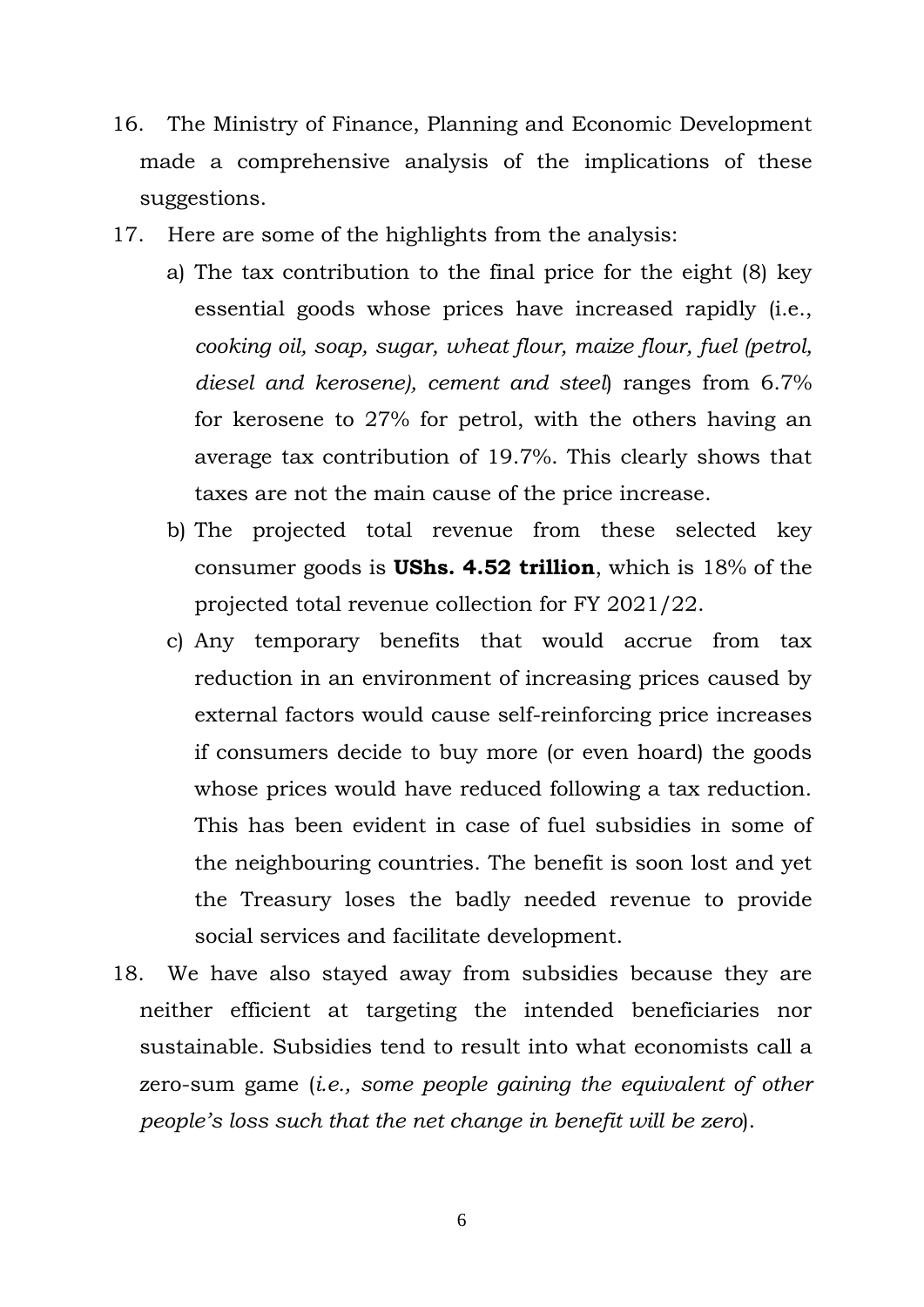- 19. Research on expenditure in a number of African countries that used subsidies in the past shows that the rich benefit more than poorer households from any subsidy on products such as fuel and other fast-moving goods.
- 20. The increase in prices of essential commodities is a temporary one, and prices will soon normalise. For example:
	- a) Although the price of cement had reached Shs. 38,000 by the start of April 2022, it has dropped significantly to Shs. 31,000 by mid-May 2022. It is projected to reduce even further as the supply of imported clinker which had been disrupted by Covid-19 increases.
	- b) The price of a laundry bar soap has also reduced from Shs. 10,000 (which was mainly a result of hoarding) to an average of Shs. 6,300.
	- c) Ocean freight charges have also started to reduce. For example, the freight charges for a 20-feet container from Shanghai China to Mombasa has reduced from a peak of USD 6,100 in December 2021 to USD 2,950. The charges for the 40 foot container have also reduced from USD 9,400 to USD 5,650. This reduction in transport costs will eventually translate into reduced domestic prices.
	- d) In the financial year 2011/12, we faced high inflation in the region because of the drought that caused food prices to increase significantly. Inflation reached a peak of 24.4% in November 2011. Some leaders incited the public to engage in "walk-to-work" protests. The Government resisted the pressure to implement distortionary policies and instead concentrated on implementing appropriate prudent fiscal and monetary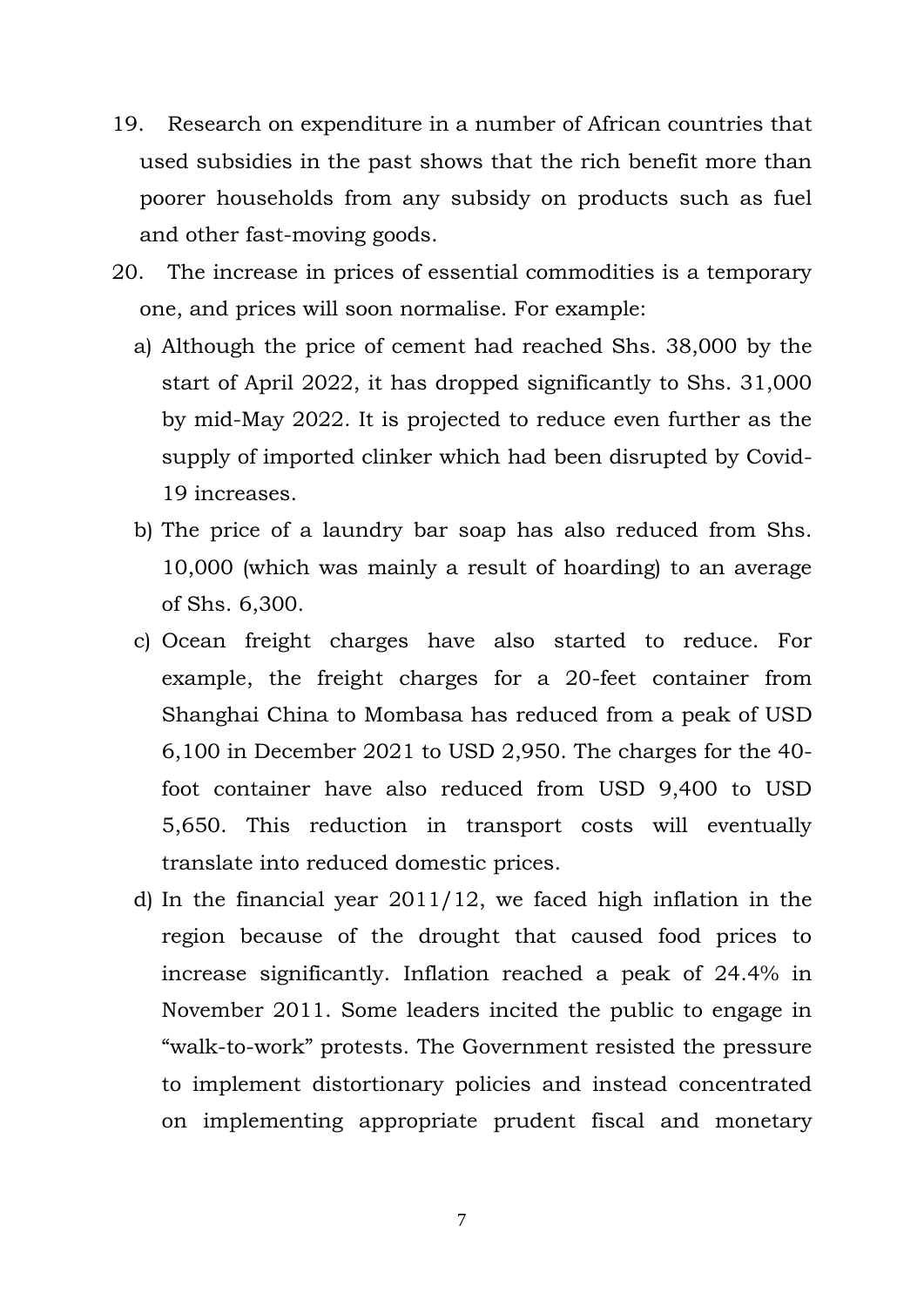policies. In a few months the overall inflation had dropped to below 5% per year, our target inflation rate.

- 21. This demonstrates the need to be patient as the supply constraints that have led to global shortages abate. This will be important to avoid policy measures that could lead to long-term distortions in the economy. It is therefore important that we continue to maintain sound fiscal and monetary policies, while working to increase our production capacity to take advantage of the crisis.
- 22. **In conclusion, therefore, from the fiscal policy side Government is going to continue doing the following:**
	- a) Supporting farmers to grow more fast-maturing food and oil seeds to ensure sufficient domestic supply as well as take advantage of the rising global and regional prices to boost our export earnings. Government is scaling-up production of oil palm, sunflower and soya beans to ensure sufficient domestic supply.
	- b) Maintaining a competitive environment to support a continuous supply of the goods and services whose stream is currently constrained. This is intended to ensure that demand does not outstrip supply.
	- c) Working with the private sector to expedite alternative fuel import routes across Lake Victoria, to avoid unnecessary supply disruptions during the election season in Kenya.
	- d) Using appropriate fiscal and monetary policies to mitigate the impact of price shocks.
	- e) In the medium term, we shall construct additional fuel storage infrastructure and stock them with fuel to provide for strategic

8